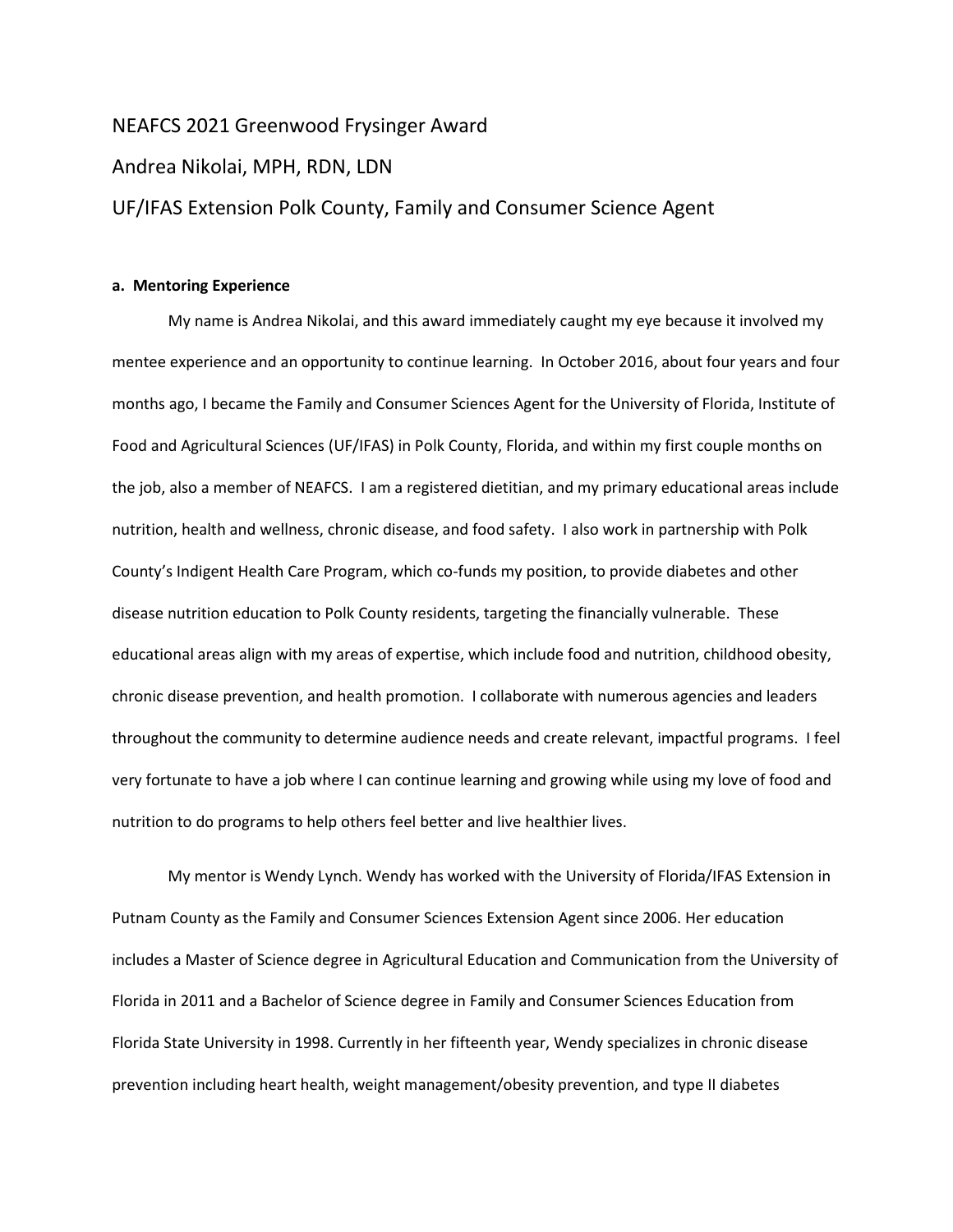prevention. She has done numerous impactful programs and collaborated with others such as the University of Florida, College of Health and Health Professions and Tufts University to provide interventions and do effectiveness trials to improve the health of others.

When my previous mentor retired, I needed a new mentor. I was unbelievably fortunate to have gotten Wendy Lynch to fill that position. For the past one and half years she has served as my official mentor and has been a coach, cheerleader, and role model for my personal and professional development. She is someone who truly cares about people and is unbelievably patient, thoughtful, kind, and an expert in her field. She carries herself with professionalism and portrays integrity and grace in all she does. She has become one of my key go-to people for my job and life, and I feel grateful for all she has done to help me.

I found out right away she wasn't going to be a hands-off mentor. She reached out to me, asking me to fill out a questionnaire and talked with me about my goals and objectives. She has set up regular check-ins with me to give me an opportunity to discuss future programming, questions about bestpractices, and career advice. Her communication is terrific, which is important to me, and she will let me know if she can't look at something right away or directs me if someone else could better answer my question. She provides valuable feedback and constructive criticism while building my self-confidence with her encouragement at the same time. Her involvement has led me to an increase in my professional confidence and effectiveness, and I am grateful for all she has done to help me grow.

#### **b. Impacts of Mentoring Experience**

When COVID-19 started and all my in-personal classes and programming suddenly came to a screeching halt, I saw the affects of the pandemic on families and the sudden heightened interest from parents in cooking skills, healthy but satisfying foods for the family, and healthy snacks for kids. These parents and caregivers were time crunched and working to balance working from home and caring for their kids. I wanted to reach this group and had food and nutrition ideas and tips to meet their current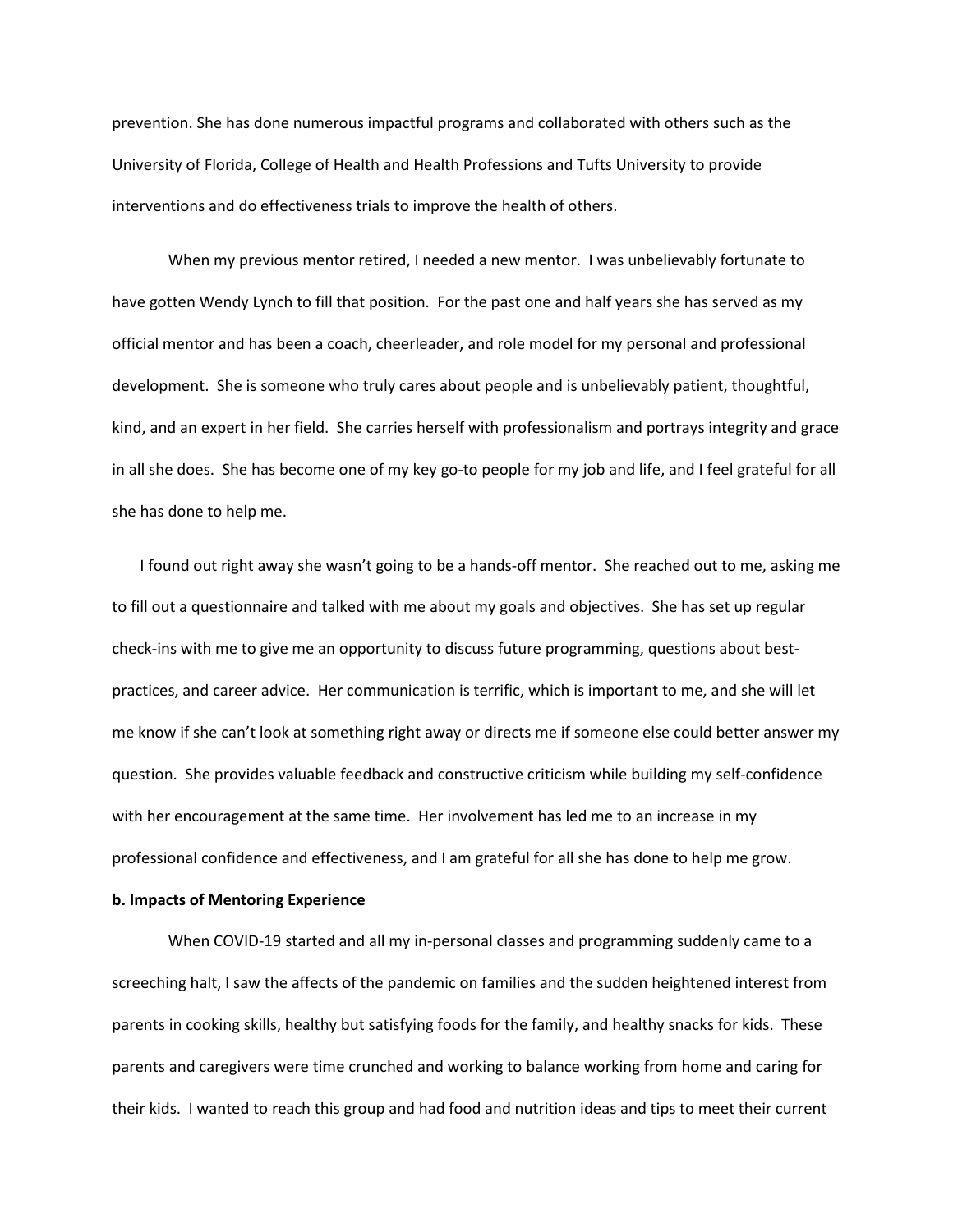interests but wasn't sure how to get the info to them. My traditional approximately hour class didn't fit. I talked this over with Wendy, also expressing that I didn't want to overwhelm them with all the topics at once. She encouraged me to try something new and break up these ideas into a series of 15-minute classes. She helped me group the key messages I wanted to address into class topics and offered to help me watch the chat box as a zoom moderator so I could concentrate on the class. I sometimes worry about failure, but she reminded me this was a time to try something new and that I wouldn't know what works until I try. She reminds me of this often and helps give me the courage to do things no one has done which has brought me some unexpected successes, including much-needed program revenue this fall in the midst of a time when my traditional revenue-generating methods weren't an option. Wendy helped make sure my pictures were sourced correctly and labeled for the online classes and that I used the correct extension promotion in the presentation. Additionally, she helped me make sure my main messages and calls to action were clear and that I had necessary ADA and affirmative action guidance in place. She also helped me see how I could turn the work I spent on the series into other creative works and materials, such as handouts, fact-sheets, You Tube videos, and even video food demonstrations. In addition, she helped me market the class, and guided me though using the MailChimp email marketing service for the first time. The 15-minute class series she encouraged me to try, known as the "Foodie Fun at Home" series, was successful in outcomes and in helping me build an audience. As a result of the class, 78% (87/112) increased their knowledge of healthy meals and snacks, 77% (87/113) intended to make changes to eat and make healthier meals and snacks (22% already made healthy meals and snacks), and 92% (24/26) intended to decrease the amount of vegetables they throw away. As a result of the positive feedback, I followed this class with a "Foodie Fun at Home: Holiday Style" series in November and December. I grew so much though this experience, and it really helps exhibit my mentor's high standards for work quality. I have since found myself implementing these best practices when working with by peers. I make sure we are ADA compliant and that pictures are properly sourced.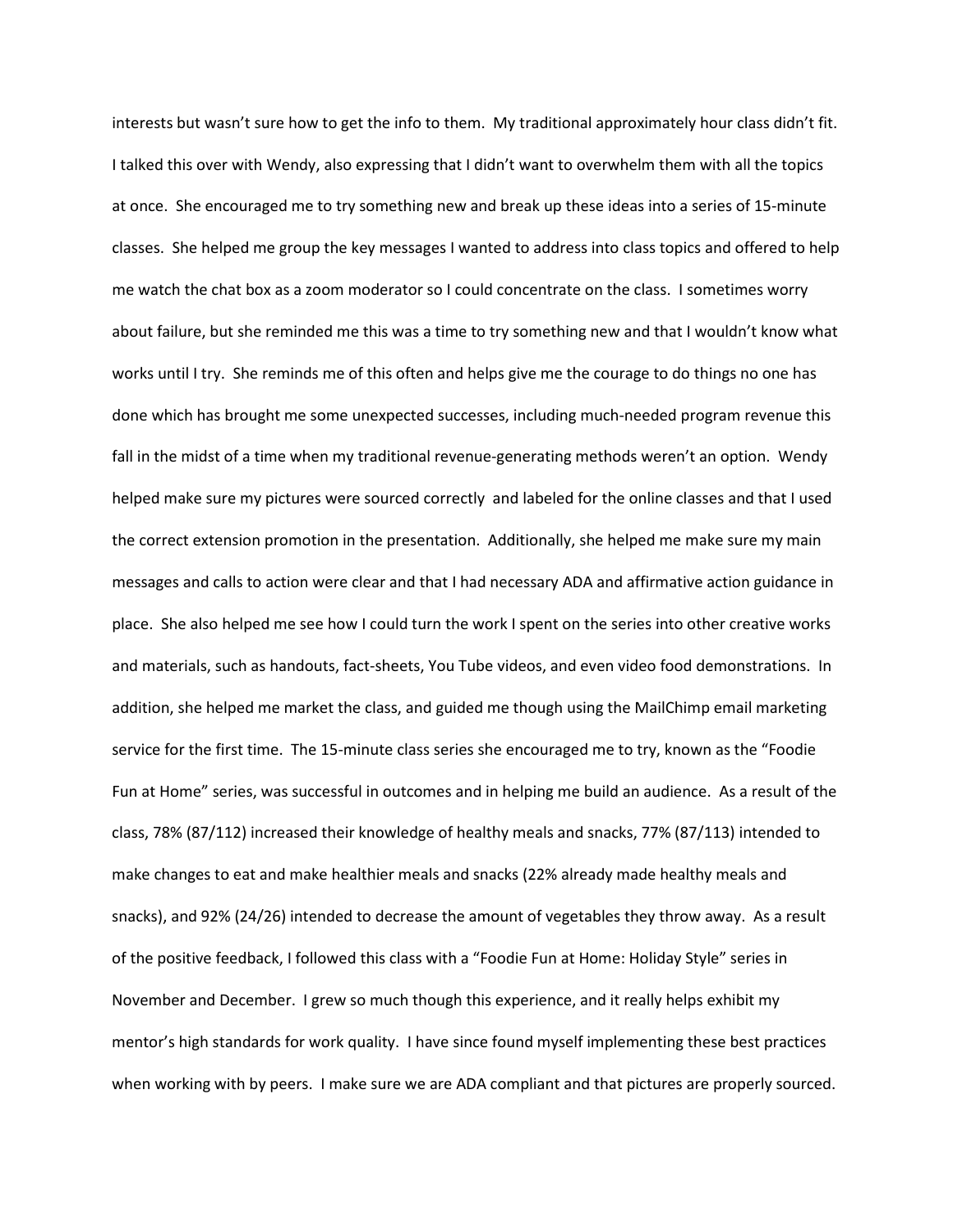She is cutting edge on wisdom and recommended practices, and I have seen many of her suggestions later become requirements.

The Foodie Fun series is just one example of how she pushes me to be better, try new technology, and use best-practices in my programs. She also helps me keep stretching my limits and reaching higher with ideas on how to engage participants and reach potential new audiences to make change. I feel very fortunate to have Wendy as a mentor and aim to continue to be open to suggestions and thoughts and utilize all her experience to help me continue to grow so I can best help improve the lives of others.

### **c. Professional Development Plan**

Attending the NEAFCS annual session would provide me professional development by giving me an opportunity to learn about other successful programs and strategies for implementation. It is a unique opportunity because unlike other professional development, which may help in general knowledge on topics such as leadership or technology, the NEAFCS annual session is specifically for people doing a job like mine. This can help me better understand how I could apply the knowledge and new practices in my programs. I will also be able to network with others who teach the same type of programs I do. This is a priceless opportunity to talk with others to troubleshoot problems, learn about programs that have been successful, and ask specific questions to apply it to my job as an FCS agent. I have five personal and networking goals for the annual session, which include the following:

1) Talk with others to learn how to best streamline outcome data from multiple programs so that it is easier to show impact.

2) Learn about new programs that have had notable positive outcomes in the areas of food, nutrition, and chronic disease and stay up to date on topics relevant to my audience.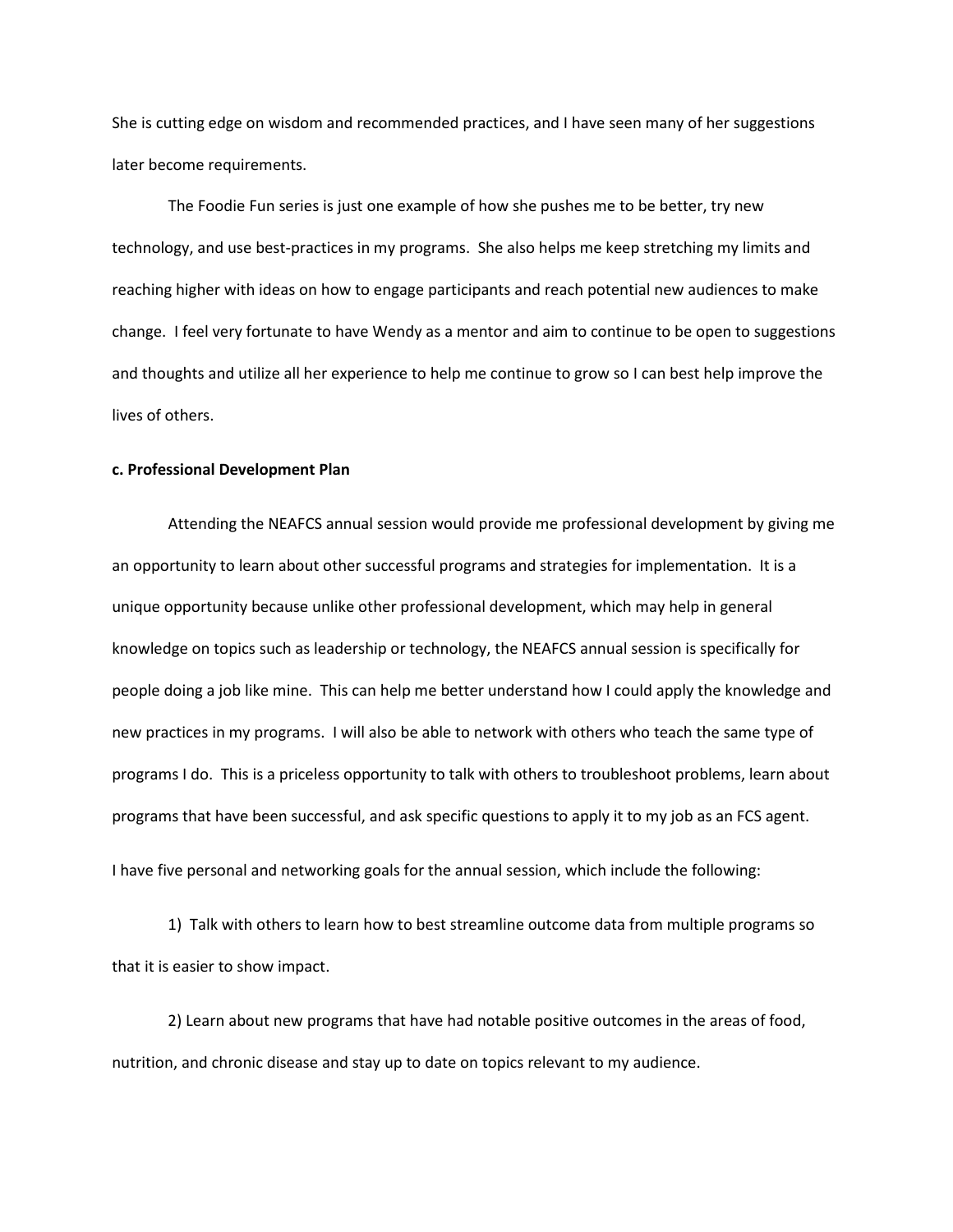3) Learn tips on how to edit and record video food demonstrations.

4) Meet with other National Dining with Diabetes group members, who usually gather during the annual session to share updates and new resources.

5) Network with other FCS agents to build connections that would be helpful in resource sharing, multistate programing, and promotion packet review.

I anticipate that as a result of the NEAFCS annual session, I will have made contacts who I could partner with to implement multistate programs and who might be able to review my promotion packet. I also anticipate that I will learn about some new programs that I could adapt for my communities and get ideas on new technologies that have been used that could be successful in reaching my audience. I attended one other annual session and found it refreshing, enlightening, and affirming. I realized others dealt with similar challenges I did and learned strategies to deal with them. I am excited for this opportunity to potentially attend again. Thank you so much for your consideration!

# **Financial costs of NEAFCS Annual Session November 2-5, 2021, in Grand Rapids, MI:** \$425 annual session cost \$350 flight + luggage \$794 Amway Grand Plaza Hotel (4 nights) \$35 airport parking

\$50 meals

#### **Total: \$1,654**

My county and district extension directors both know the importance of this conference in expanding networks and staying abreast of new impactful programs and methods and sometimes provide some funding to help with attendance. In addition, the University of Florida sometimes offers Professional Development Mini-Grants that I could apply for to attend the conference.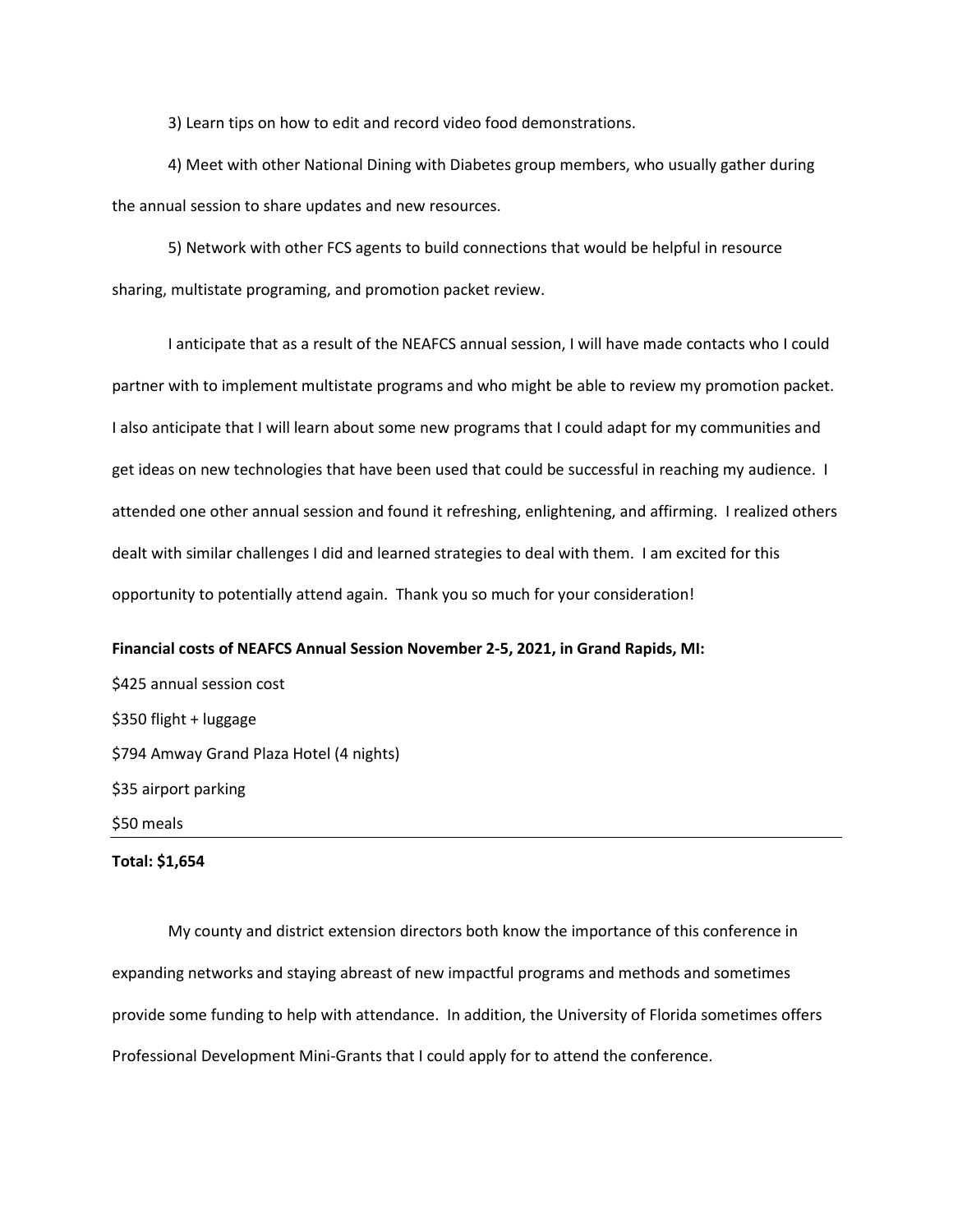

**UF IFAS Extension – Putnam County** 111 Yelvington Road, Suite 1 Family & Consumer Sciences **East Palatka, FL 32131** 

386-329-0318

February 3, 2021

2021 NEAFCS Awards Committee

Re: Letter of Support for Andrea Nikolai Application for NEAFCS 2021: Greenwood Frysinger Award

Dear NEAFCS Awards Committee,

I am delighted to write this Greenwood Frysinger Award letter of support for Andrea Nikolai from the University of Florida/IFAS Extension.

When I think of Andrea, the first word that comes to mind is "Success."As the Family and Consumer Sciences Agent in Polk County, Florida, Andrea has shown her commitment to delivering high-quality programming that meet the needs of her various clientele. She has enhanced as well as developed new partnerships and collaborations within her time in Extension. As a Registered Dietician and outstanding educator, she has provided her community with nutrition and health promotion outreach and support through a variety of platforms. She actively engages with the community, listens to the changing needs, and adapts programming to reach those who need assistance the most.

Andrea presents food safety, health and wellness and chronic disease prevention to her community in an approachable, fun, and inspiring way. She has such a strength for fostering an environment for her community to receive and learn the skills and behavior changes needed to make an impact on their health.

When the pandemic touched Florida, Andrea responded to her client needs quickly. She demonstrated excellence in program development of an online, nutrition education series, Foodie Fun at Home. She was meticulously thorough in program planning and was able to launch the series during a time when families needed the engagment and education of ways to consume healthier foods from home. Andrea's Foodie Fun at Home series demonstrated strong impacts and outcomes and included additional opportunities for families during the holiday season, as well.

Andrea has been such a pleasure to work with during the mentoring experience. She has demonstrated a strong initiative for state, district and county level engagement and actively looks for opportunities within the profession to contribute. Andrea actively listens and applies